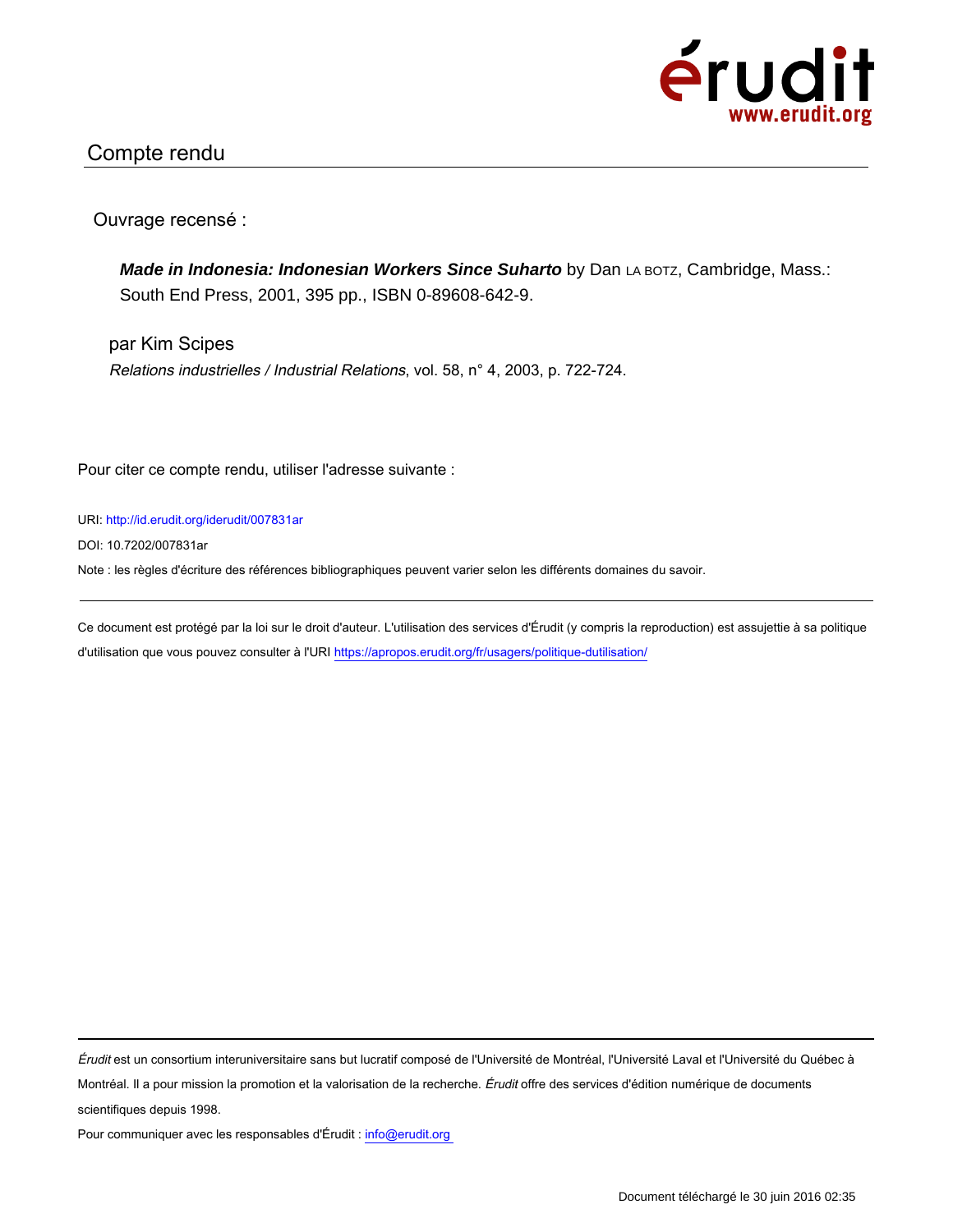*Made in Indonesia: Indonesian Workers Since Suharto* by Dan LA BOTZ, Cambridge, Mass.: South End Press, 2001, 395 pp., ISBN 0-89608-642-9.

Dan La Botz has written an important and timely book on efforts to build labour organizations in Indonesia. Based on an extensive range of interviews conducted in 1999 and 2000, along with additional research, he provides readers with an in-depth understanding of workers' struggles and current political developments in that country.

La Botz begins by looking at three generations of student activists who joined the workers in struggling to build a genuine labour movement, and who were involved in forcing the hated dictator Suharto to resign in 1998. This approach does three things: it personifies the struggles by giving a sense of some of the actors; it allows the reader to understand that the organizing necessary to depose a dictator did not happen overnight, and it gives a sense of the issues and difficulties that activists have faced in trying to build genuine labour organizations.

The first major section of the book provides an overview of the politicaleconomic system within a larger global context. It examines Indonesia's economic development during Suharto's rule (1965-1997), with a particular focus on the "Asian" economic crisis of 1997 and political developments since that time. . It also recounts the terrible effects of Dutch colonialism on the people, their efforts to organize and achieve national independence, and developments in the period between independence in 1949 and the coup of 1965 that led to Suharto and the military seizing power.

The second section focuses on efforts to develop popular responses to the crisis of Suharto's "New Order." The author begins by looking at the role of NGOs (non-governmental organizations) in the struggle—and some of the contradictions within—and then looks at

three different efforts to build an independent labour movement: the conservative "refommasi" wing of the statesponsored unions that seceded through encouragement of the U.S. State Department and the AFL-CIO; the independent, but relatively moderate efforts of Muchtar Pakpahan and the SBSI labour centre; and then the independent but radical efforts of Dita Sari and the FNPBI labour centre. This section highlights the extreme diversity of the Indonesian labour movement today and the strengths and weaknesses of these various projects.

The third section, "Alternatives to Global Capitalism," concentrates on the People's Democratic Party, with whom the FNPBI is affiliated, and its efforts to change the established social order. La Botz ends with a chapter on Indonesia and international labour solidarity, and an epilogue on "socialism from below."

The reader is thus presented with a wealth of information on the "development" (or really, misdevelopment) of Indonesia and efforts by dedicated activists to change conditions for Indonesian workers. La Botz and South End Press deserve our thanks for producing this material and distributing it so quickly. However, despite appreciating La Botz' descriptive material, three aspects of his analysis trouble me.

First, despite the title, this is a book about labour *activists,* not workers. We learn a lot about Indonesian production (as part of a global production network), and more about Indonesian activists who are trying to build labour unions and labour centres, but there is actually quite little about Indonesian workers. While this is understandable in a project where one visits a country for a short time and then tries to share the wealth of information obtained, we end up knowing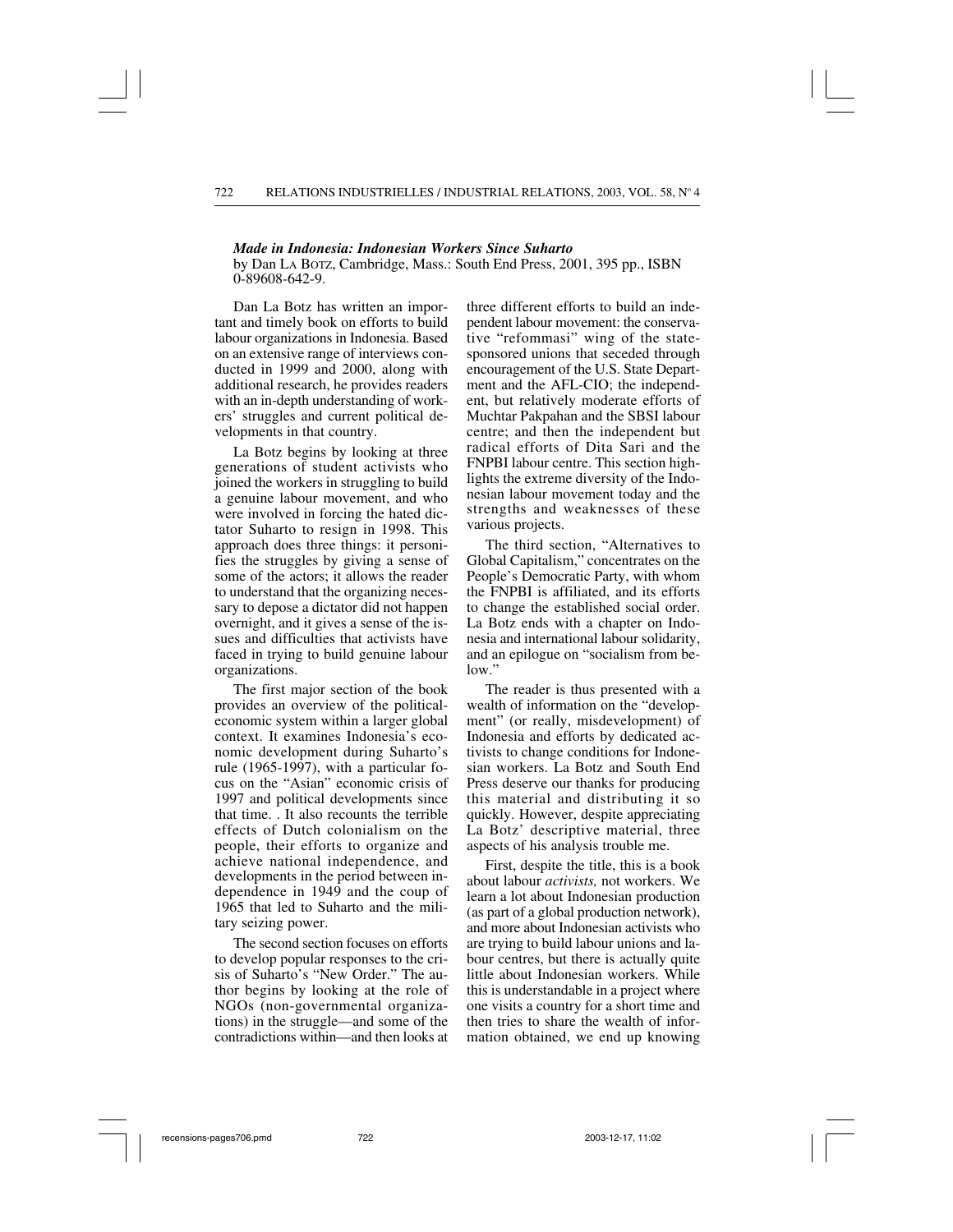what activists and organizers are thinking—many, if not most, of whom are college-educated—but we do not really know how "ordinary" workers are seeing things.

Second and more critical, La Botz takes a Marxist approach to understanding societies and, at least in the final analysis, prioritizes economics. This reduction of political economy to simple economics leads to analytical problems. Indonesia becomes little more than an economic production zone, important because of its cheap labour. Granted, it *is* that in many ways, but other countries can provide cheap labour as well, often cheaper than that of Indonesia. And if the labour organizations that La Botz champions are successful, the gap between the cost of Indonesian labour and, for example, Bangladeshi and/or Vietnamese labour will only widen to the Indonesians' detriment. However, Indonesia also has a huge geo-strategic importance: it sits astride the major oil shipping routes from the Middle East to East Asia and, most importantly to Japan, is itself an oil producer. The necessity for it to be controlled so as to prevent any "unfriendlies" from threatening the oil "life line" seems overwhelming, and far more important than the cheap labour it provides to multinational corporations. This underestimation of geo-political factors means that La Botz is actually quite limited in his criticisms of the activities of the U.S. Government and U.S. organizations in Indonesia. For example he appears to be remarkably sanguine about the activities of the AFL-CIO's American Center for International Labor Solidarity (ACILS) in the efforts to build independent unions. Even if it is clear that ACILS has worked to have some activists released from prison and made other positive contributions, and to my knowledge there is not any evidence to suggest that its activities in Indonesia are similar to previous AFL-CIO foreign operations in

the Philippines or Central or South America, there is a need to examine this type of involvement from the larger perspective of Indonesia's geo-strategic importance for the U.S. empire in East Asia.

My third concern about the book is the political analysis. La Botz is clear that the oppression and exploitation of Indonesian workers will continue as long as the current social order remains in place, a point with which I agree. In the last section of the book, he basically projects some activists' understanding of a need for a revolution. However, La Botz trips off on a Marxist approach to revolution, without really questioning why Marxist-led revolutions have not done so terribly well—a point he recognizes but, projecting a Trotskyist sensitivity, does not let this deter him—and even contends that the situation in Indonesia is similar to that of Russia in 1905! Surprisingly, he ignores the experiences and analyses of the KMU Labor Center of the Philippines, one of the most dynamic and developed labour movements in the world, whose experiences in many ways parallel and would seem immediately relevant to Indonesian activists and workers. I guess the KMU does not fit his political analysis, but to suggest that 1905 Russia and its political organizations are more relevant currently than a contemporary militant labour movement in a nearby country that has faced similar problems (Western colonialization, detrimental development, dictatorship) while sharing similar histories, economies and cultures seems a bit over the top.

This suggests my frustration with La Botz' book. Excited to see it and wanting to be enthusiastic about it, I found myself increasingly less satisfied. The strengths of the book are his descriptions and interviews with key activists, which make it required reading for anyone interested in the effects of colonialism on an oppressed country and in the